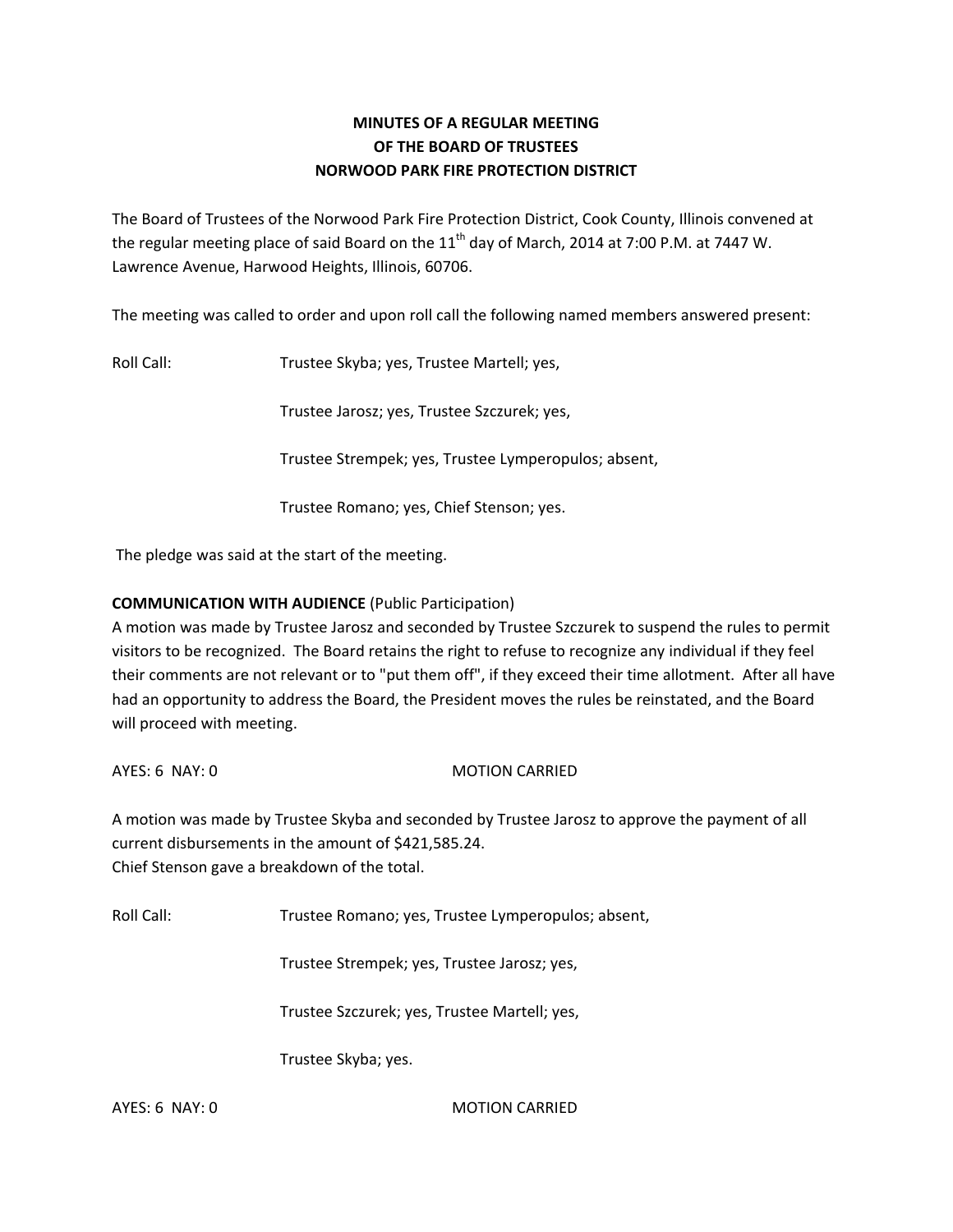Motion by Trustee Skyba and seconded by Trustee Romano to approve the minutes of the Regular meeting held on February  $11^{\text{th}}$ , 2014.

Roll Call: Trustee Skyba; yes, Trustee Martell; yes,

Trustee Jarosz; abstain, Trustee Szczurek; yes,

Trustee Strempek; abstain, Trustee Lymperopulos; absent,

Trustee Romano; yes.

AYES: 4 ABSTAIN: 2 NAY: 0 MOTION CARRIED

### **TREASURER'S REPORT**

Schedule of Assets (Arising from Cash Transactions) February 28<sup>th</sup>, 2014

#### Assets

| Checking and money market accounts (interest rate-APY):     |                       |
|-------------------------------------------------------------|-----------------------|
| Plaza Bank checking #4303503 (0.046%)                       | \$5,325.62            |
| Plaza Bank money market #4303498 (0.295%)                   | 352,538.71            |
| Plaza Bank ambulance billing money market #4304492 (0.295%) | 144,649.29            |
| Plaza Bank-Medical #1003102                                 | 1,651.69              |
| Total checking and money market accounts                    | 504,165.31            |
| Certificates of deposit (interest rate and maturity):       |                       |
| Plaza Bank (0.65%, 09/02/14)                                | 623,020.98            |
| Belmont Bank and Trust (1.00% 08/23/14)                     | 540,661.20            |
| Plaza Bank (0.64% 07/17/14)                                 | 124,683.93            |
| Plaza Bank (0.65% 09/18/14)                                 | 422,278.70            |
| Plaza Bank (0.65% 12/23/14)                                 | 472,442.22            |
| Belmont Bank (1.00% 08/21/14)                               | 516,895.36            |
| Belmont Bank (1.00% 07/19/14)                               | 365,199.69            |
| Total certificates of deposit                               | 3,065,182.08          |
| Total checking, money market and certificates of deposit    | <u>\$3,569,347.39</u> |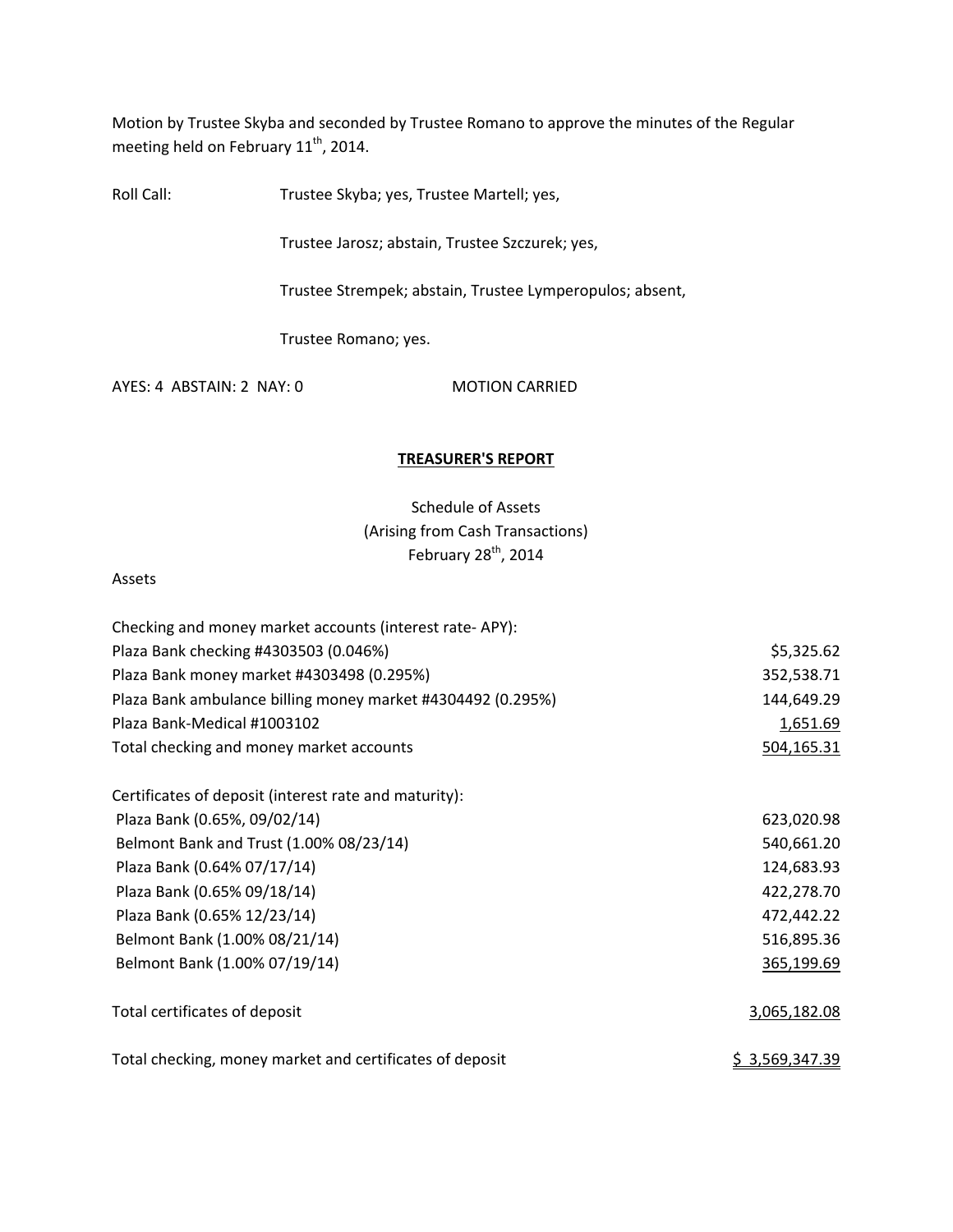Motion by Trustee Skyba, seconded by Trustee Romano to approve the Treasurer's report as presented from the Financial Statement for February 2014**.**

Chief stated that we are starting to get money in from taxes.

| Roll Call:     | Trustee Skyba; yes, Trustee Martell; yes,            |  |
|----------------|------------------------------------------------------|--|
|                | Trustee Jarosz; yes, Trustee Szczurek; yes,          |  |
|                | Trustee Strempek; yes, Trustee Lymperopulos; absent, |  |
|                | Trustee Romano; yes.                                 |  |
| AYES: 6 NAY: 0 | <b>MOTION CARRIED</b>                                |  |

### **Chiefs Report:**

All Trustees received a copy of the alarm report.

All Trustees received a copy of the inspection report along with the list of completed inspections for this month.

Reported last month that Workmen's Compensation was charging us for sick time buyback on our audit. The auditor thought this was wrong and wrote it up but when we received the results of the audit we continued to be charged for the sick time. Contacted the auditor and she explained that she was overruled by her superiors and this is the way it had to be. Trustee Martell explained what he found out about this issue.

Reported last month that a new ambulance would cost between \$150,000 and \$175,000. After researching the award for the state group purchase I find that the price is between \$200,000 and \$225,000. I spoke with Treasurer Martell about leasing or financing this vehicle and we will research our options when the time comes.

We had a minimum amount of overtime for the month, 29 hours total or which 16 hours will be reimbursed from USAR. The other hours were from team member training.

Reported the options we have on updating the Plymovent system. We have Nederman giving us a price on replacing it with their system. There are a few departments in our division that have this system. We would like to replace this over two years to utilize the IPRF grant. After we get a couple of quotes, it will go to the Building and Equipment Committee.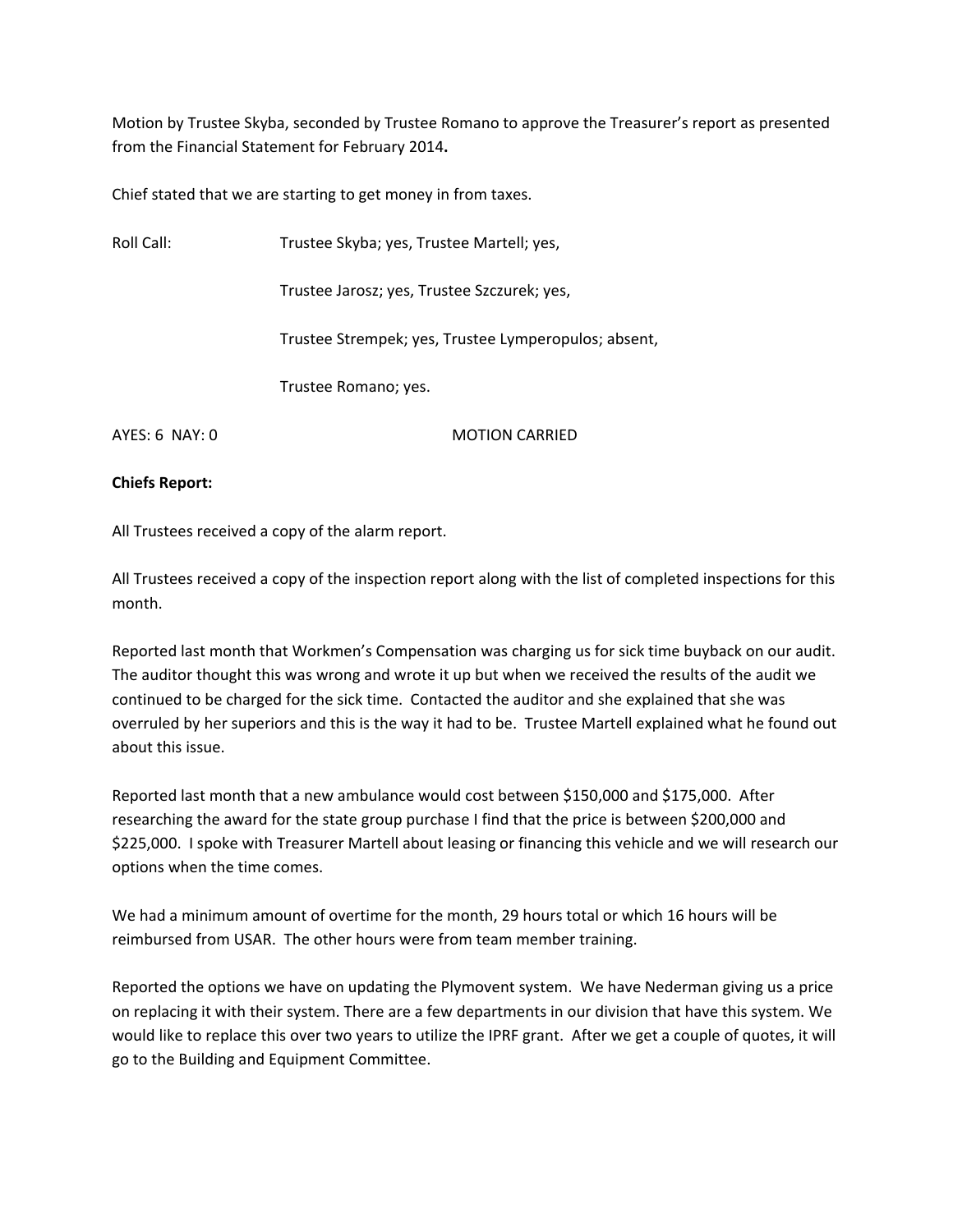We were initially going to use the IPRF grant to replace the air bags. We have researched and found that we can replace the air bags for around \$6,000. We are gathering information and we will forward this to the building and equipment committee in hopes of putting it on the agenda for next month. The current system is very old and dry rotting. We originally had 4 bags and have lost two due to failure. The cost of replacing a bag at a time was not cost effective.

Last month we talked about the pension fund and how Lauterbach was not getting us the reports we needed in a timely manner for the pension board meetings. Jeff has talked with them and let them know that the pension board was not happy and we would possibly have to change the dates of the meetings. They assured Jeff that there was no need to change the meetings and they would have the information on time for now on.

Received information from Jeff that firefighter Rich Appelhans has transferred two years of military service into creditable service by purchasing this time for \$46,568. This changes his date of hire from February 16, 1996 to February 16, 1994. Trustee Martell states that we have to match that and it increases our liability.

Deputy Chief Kovalcik is on vacation returning next Sunday and I will be out of town from Thursday the  $13<sup>th</sup>$  through Saturday the 22<sup>nd</sup>. The Shift Commanders will be in charge for the three days both of us will be gone. I will be available by cell phone.

Trustee Skyba asked about Narcan, chief stated that we have had that on the ambulance for years. Trustee Martell asked about TPA, Chief explained the protocols that are in place for instances when this may be needed.

Motion by Trustee Martell and seconded by Trustee Strempek to accept the Chief's Report for February 2014 as presented.

AYES: 6 NAY: 0 MOTION CARRIED

## **President Report:**

Nothing to report at this time.

## **Committee Reports:**

Finance Committee‐ Trustee Martell discussed the possibility of a lease for the ambulance. Operating leases for technology maybe something to look into. Discussion.

Building and Equipment Committee‐ Chairman Szczurek stated there is nothing at this time.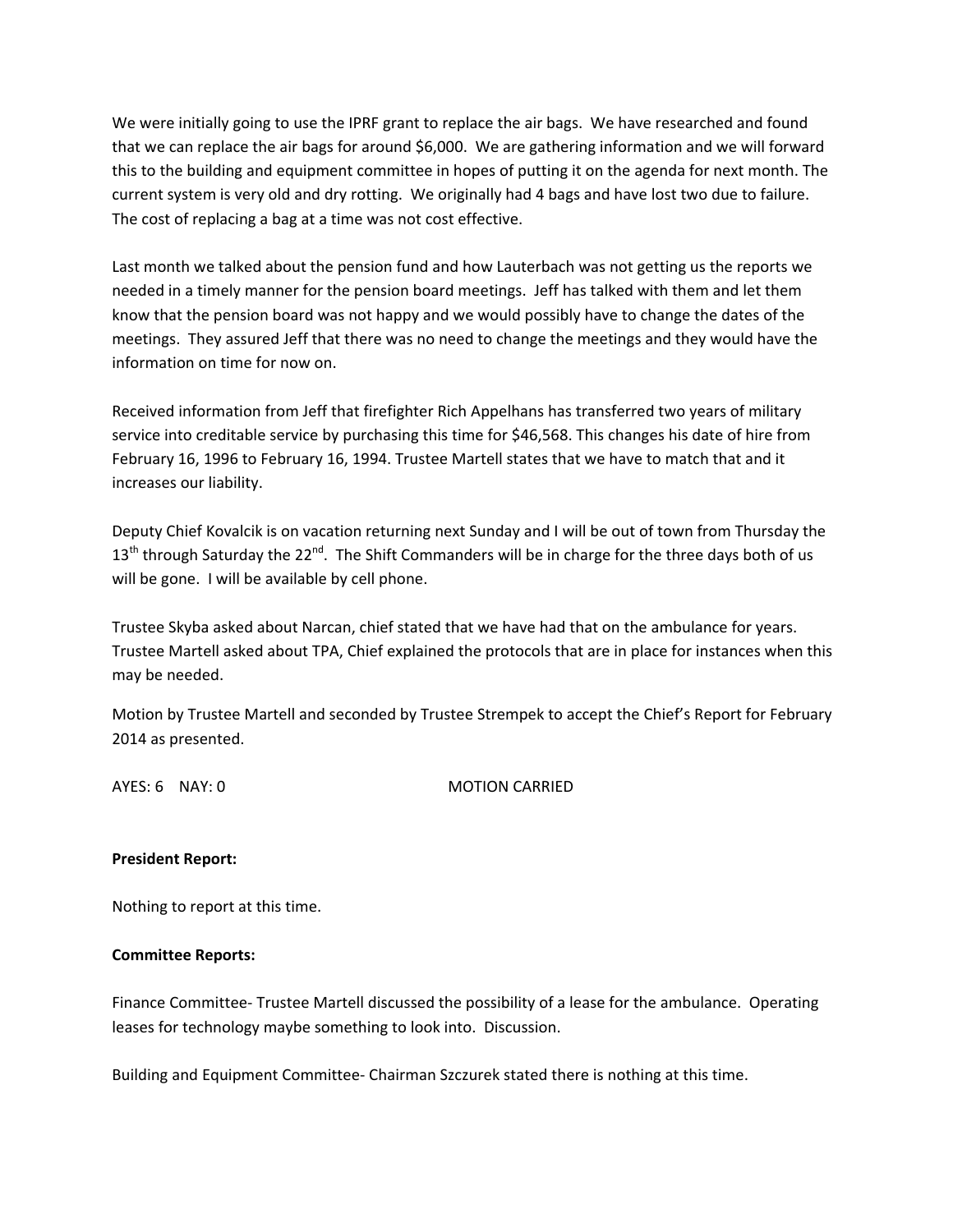Technology and PR Media Committee‐ Chairman Strempek stated there is nothing to report at this time.

Policy Committee‐ Chairman Skyba stated that they have been in contact and are waiting for Attorney Flaherty to complete the update to the Rules and Regulations and then will complete the policy for electronic attendance at meetings.

Pension Fund‐ Trustee Martell stated that he called MB Financial to make sure they understood what he was looking for since 50‐55% of portfolio is bonds and he wanted a rate shock analysis. Also, there was concern with having money to invest, that they were holding money and not investing in the market. He told him that he wanted that money invested. He wants MB Financial to run the projections every quarter.

# **Old Business:**

None

# **New Business**:

Motion by Trustee Jarosz and seconded by Trustee Martell to approve the purchase of ten (10) 100' Red 4" hose with stortz couplings from Paul Conway Shields & Equipment at a cost of \$4,935.00.

Trustee Skyba asked about shipping charges, Chief stated they charge even if in the state. This company will also be stamping and numbering the hose.

Roll Call: Trustee Skyba; yes, Trustee Martell; yes,

Trustee Jarosz; yes, Trustee Szczurek; yes,

Trustee Strempek; yes, Trustee Lymperopulos; absent,

Trustee Romano; yes.

## AYES: 6 NAY: 0 MOTION CARRIED

Motion by Trustee Skyba and seconded by Trustee Martell to approve Ottosen Britz Kelly Cooper & Gilbert, Ltd. to update the Norwood Park Fire Protection District's Rules and Regulations at a cost of \$2,000.00.

Roll Call: Trustee Romano; yes, Trustee Strempek; yes

Trustee Jarosz; yes, Trustee Martell; yes,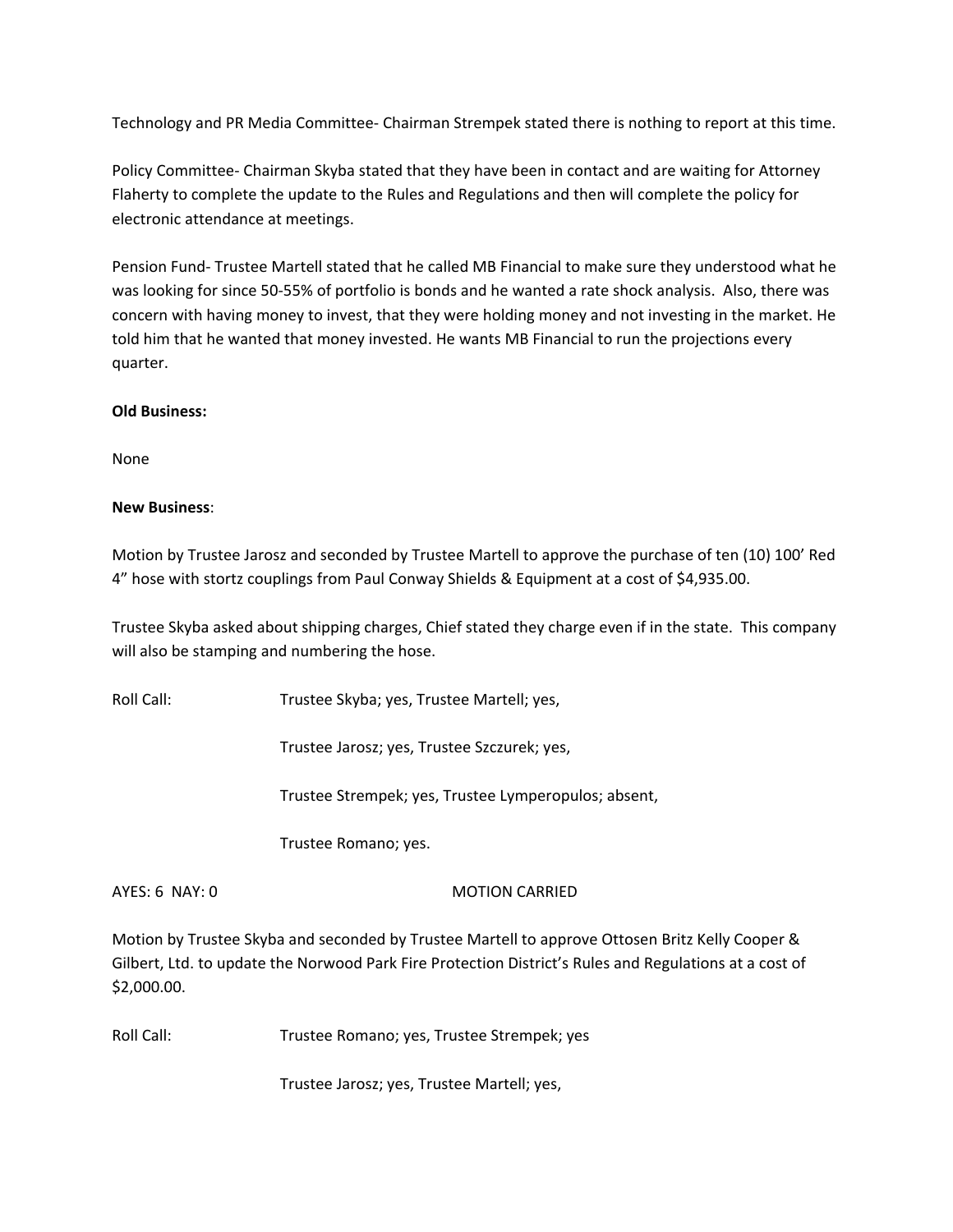### Trustee Skyba; yes, Trustee Szczurek; yes,

Trustee Lymperopulos; absent.

AYES: 6 NAY: 0 MOTION CARRIED

Motion by Trustee Martell and seconded by Trustee Szczurek to approve the payout of elective sick time buyback to the following:

Stanley Koy 240 hours \$8,087.76

Total elective buyback \$8,087.76

Roll Call: Trustee Skyba; yes, Trustee Martell; yes,

Trustee Jarosz; yes, Trustee Szczurek; yes,

Trustee Strempek; yes, Trustee Lymperopulos; absent,

Trustee Romano; yes.

AYES: 6 NAY: 0 MOTION CARRIED

Motion by Trustee Skyba and seconded by Trustee Strempek to adopt and approve Resolution #14‐1, A Resolution Denouncing Action by Russia, Supporting the Country of Ukraine.

Trustee Martell pointed out the need to change the Name on the Resolution. Also pointed out that this needs to be sent to MB Financial to make sure the Pension Fund does not have any investments with Russia. Discussion.

Roll Call: Trustee Skyba; yes, Trustee Martell; yes,

Trustee Jarosz; yes, Trustee Szczurek; yes,

Trustee Strempek; yes, Trustee Lymperopulos; absent,

Trustee Romano; yes.

AYES: 6 NAY: 0 MOTION CARRIED

Closed Session was tabled.